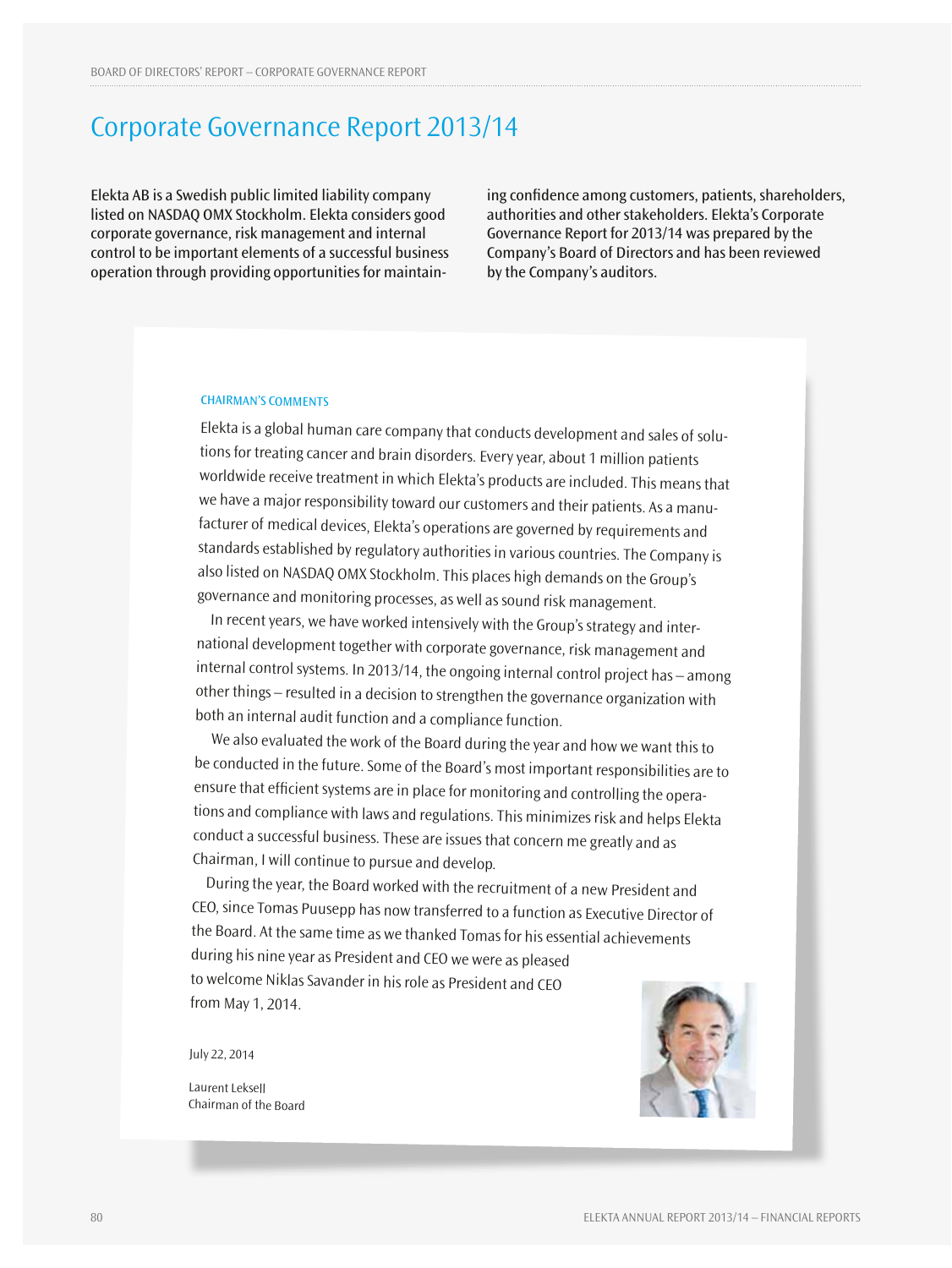### **Elects/appoints**

**Informs/reports**

### **Shareholders**



 $<sup>1</sup>$  The function will be implemented during the 2014/15 fiscal year.</sup>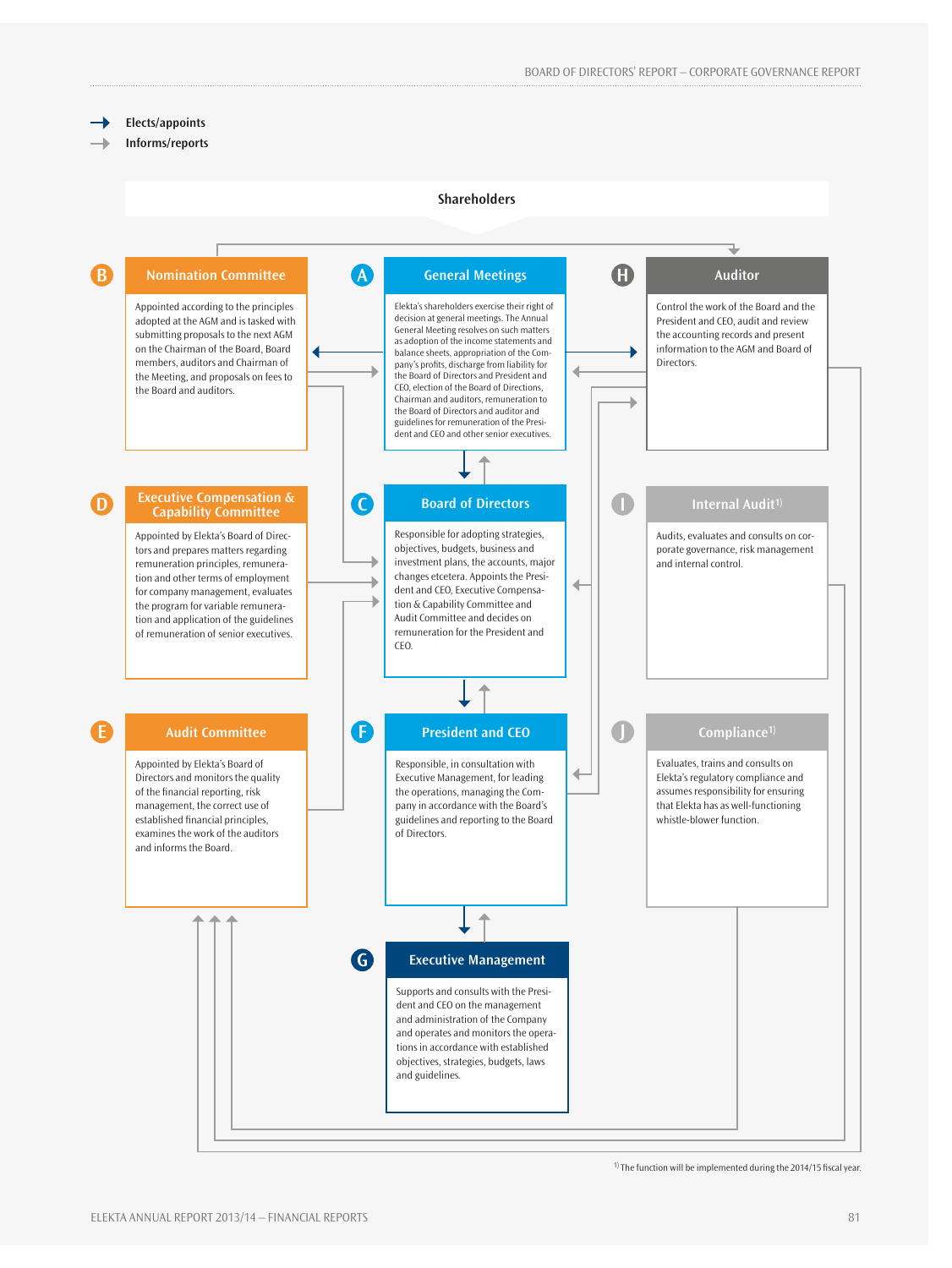### Swedish Corporate Governance Code

Elekta has implemented and complies with the Swedish Corporate Governance Code (the Code) with one exception during the 2013/14 fiscal year. Elekta's Nomination Committee resolved to appoint the Chairman of the Board, Laurent Leksell, as Chairman of the Nomination Committee, motivated by the fact that in his capacity of the major shareholder, he is wellsuited to effectively lead the work of the Nomination Committee in order to achieve the best results for the Company's shareholders. According to point 2.4 of the Code, the Chairman of the Board is not to be the Chairman of the Nomination Committee.

### **SHAREHOLDERS**

#### Ownership structure

At the end of the fiscal year, Elekta had 35,145 shareholders, of whom 57 percent were domiciled in Sweden. At April 30, 2014, the largest shareholders were Laurent Leksell with companies, with 29.6 percent of the votes, Swedbank Robur funds with 4.5 percent of the votes and AMF Försäkring & fonder with 2.7 percent of the votes. Read more about the share and shareholders on page 69–71.

### Shares and votes

Elekta's share is listed on NASDAQ OMX Stockholm. On April 30, 2014, the total number of registered shares in Elekta was 382,828,584, divided between 14,250,000 Series A-shares and 368,578,584 Series B-shares. At General Meetings, which is the forum in which shareholders may exercise influence, Series A-shares entitle the holder to ten votes, while Series B-shares carry one vote each. Read more about the share and shareholders on page 69–71.

### **A** GENERAL MEETING OF SHAREHOLDERS

The general meeting of shareholders is Elekta's highest decision-making body. Decisions are normally made by simple majority, and in elections, the person receiving the most votes is deemed elected. The Swedish Companies Act requires certain decisions, such as amendment of the Articles of Association, to be made by qualified majority.

Disclosures on direct or indirect shareholding in Elekta representing at least one-tenth of the voting rights, and information about authorizations by the General Meeting for the Board of Directors to decide upon repurchases of treasury shares is set out on page 77.

### Annual General Meeting

The Annual General Meeting is held in Stockholm, Sweden. The date and venue for the meeting will be announced on Elekta's website not later than in connection with the third quarterly report. Notification of the Annual General Meeting is published according to the rules of the Companies Act, not earlier than six weeks and not later than four weeks in advance of the meeting.

Shareholders who cannot attend in person may be represented by an authorized proxy. Only shareholders included in the shareholder register are entitled to vote. Shareholders with trustee-registered shares who wish to vote must request that they be entered in the shareholder register by the record date for the Annual General Meeting.

The Annual General Meeting is held in Swedish, but all relevant documentation is also available in English. At the Annual General Meeting, shareholders have the opportunity to ask questions. Elekta always strives to ensure that the members of the Board of Directors, the Executive Management and the auditors are present at the meeting.

#### 2013 Annual General Meeting

The Annual General Meeting was held in Stockholm on September 3, 2013. All of the Company's Board members were present at the meeting, with the exception of the Chairman Akbar Seddigh. The 2013 Annual General Meeting resolved on the following:

- **•** Adoption of the income statement and balance sheet
- **•** A dividend payment of SEK 2.00 per share to shareholders, of which SEK 1.50 comprises an ordinary dividend and SEK 0.50 a bonus dividend
- **•** Discharge of the Board, and President and CEO, from liability **•** Adoption of Board fees of SEK 1,000,000 (750,000) to the Chairman
- and SEK 425,000 (340,000) to each of the other external members
- **•** Adoption of the following fees for committee work: Executive Compensation & Capability Committee: SEK 70,000 (unchanged) to the Chairman and SEK 35,000 (unchanged) to other Board members on the Committee.

Audit Committee: SEK 175,000 (150,000) to the Chairman and SEK 70,000 (unchanged) to other Board members on the Committee

- **•** Re-election of Board members Hans Barella, Luciano Cattani, Laurent Leksell, Siaou-Sze Lien, Wolfgang Reim, Jan Secher and Birgitta Stymne Göransson and election of new Board member Tomas Puusepp. Laurent Leksell was elected Chairman of the Board, since Akbar Seddigh declined re-election
- **•** Re-election of PwC as auditor, with Johan Engstam as Auditor in Charge
- **•** Adoption of the Board's proposed guidelines for remuneration of senior executives
- **•** Adoption of the Board's proposed incentive plan, Performance Share Plan 2013, to encompass approximately 150 key employees of the Group
- **•** Authorization of the Board to purchase and transfer treasury shares, and decide on a transfer of treasury shares in conjunction with Performance Share Plans for 2011, 2012 and 2013

The minutes of the meeting are available on Elekta's website. No other general meetings were held during the 2013/14 fiscal year.

### **B** NOMINATION COMMITTEE

### Principles for appointing the Nomination Committee

The 2013 Annual General Meeting in September resolved that the Nomination Committee for the 2014 Annual General Meeting would be appointed through a procedure whereby the Chairman of the Board, before the end of the second quarter, would approach three to five of the largest holders of Series A and B-shares as of the last banking day of September. These shareholders would each be invited to appoint a member who, together with the Board Chairman, would comprise the Nomination Committee. This process was described in detail in the notice of the Annual General Meeting and in the minutes of the 2013 Annual General Meeting, which are available at www.elekta.com.

Elekta's 2014 Annual General Meeting: August 28, 2014 at 3:00 pm at Hotell Courtyard by Marriott, Rålambshovsleden 50, Stockholm, Sweden.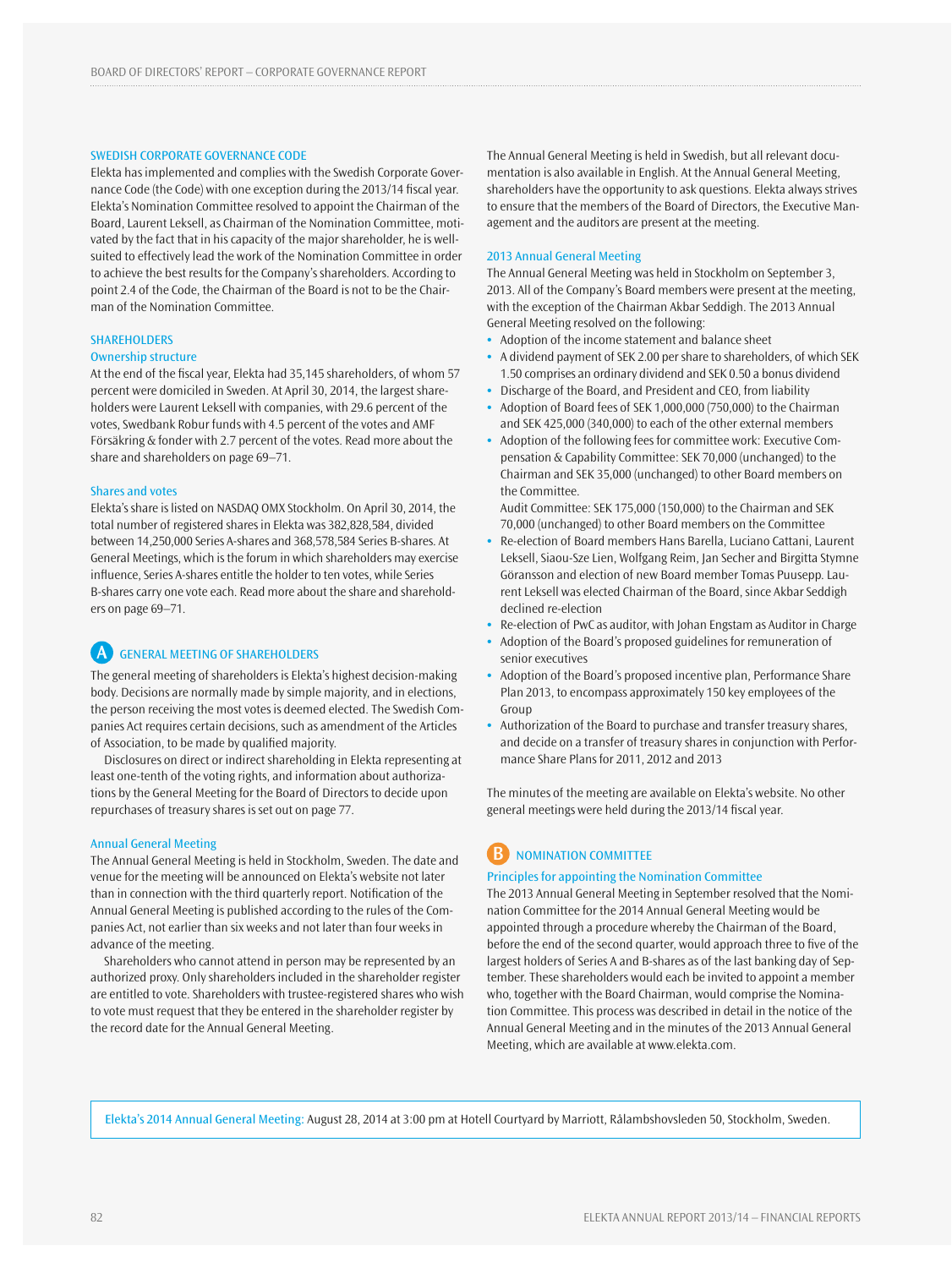### Composition of the Nomination Committee

The composition of the Nomination Committee was announced in a press release on October 31, 2013. The Nomination Committee for the 2014 Annual General Meeting comprises:

- **•** Laurent Leksell, Chairman appointed by the Leksell family, representing the family's direct and indirect shareholdings, and as Chairman of the Board
- **•** Åsa Nisell appointed by Swedbank Robur funds
- **•** Anders Oscarsson appointed by AMF and AMF Funds
- **•** Peter Rudman appointed by Nordea Funds
- **•** Erik Sjöström appointed by Skandia

The Nomination Committee appointed Laurent Leksell as Chairman. The Nomination Committee has further resolved to co-opt Caroline Leksell Cooke without voting rights to the Nomination Committee.

The assignment period is valid until a new Nomination Committee is constituted. Members of the Nomination Committee receive no remuneration.

### Preparation for the 2014 Annual General Meeting

The Nomination Committee held four meetings prior to the 2014 Annual General Meeting. During the year, the Nomination Committee's Chairman, Laurent Leksell, commenced a thorough evaluation of the Board. The Board's work, expertise, composition and independence of its members were evaluated. A written evaluation of each Board member was conducted. The Chairman also conducted private interviews with each Board member, partly to assess the preceding year, but also to identify areas for development of the Board's work. Other members of the Nomination Committee have conducted individual meetings with a selection of Board members.

The role of the Nomination Committee is to produce proposals for decisions by the Annual General Meeting in relation to the following:

- **•** Chairman of the meeting
- **•** Board members and Chairman of the Board
- **•** Board fees broken down into amounts for the Chairman of the Board and other Board members and as remuneration for committee work
- **•** Auditor and auditors' fees

The Nomination Committee's complete proposals for the 2014 Annual General Meeting and reasoned statement will be published in the notice convening the 2014 Annual General Meeting.

### **C** BOARD OF DIRECTORS

The Board is responsible for the management of Elekta's operations. The Board appoints a President and CEO who is responsible for the day-to-day operations in accordance with the Board's guidelines. The President and CEO keep the Board informed of significant issues including information about Elekta's performance, earnings and financial position. Elekta's Board of Directors is appointed by the Annual General Meeting for a period until the end of the next Annual General Meeting. According to the Articles of Association, Elekta's Board of Directors is to have between three and ten members. There are no other rules in the Articles of Association concerning the appointment or removal of Board members.

### Composition of the Board

The Board of Directors comprises eight members who were elected by the 2013 Annual General Meeting for the period until the next Annual General Meeting: Laurent Leksell (Chairman), Hans Barella, Luciano Cattani, Siaou-Sze Lien, Tomas Puusepp, Wolfgang Reim, Jan Secher and Birgitta Stymne Göransson.

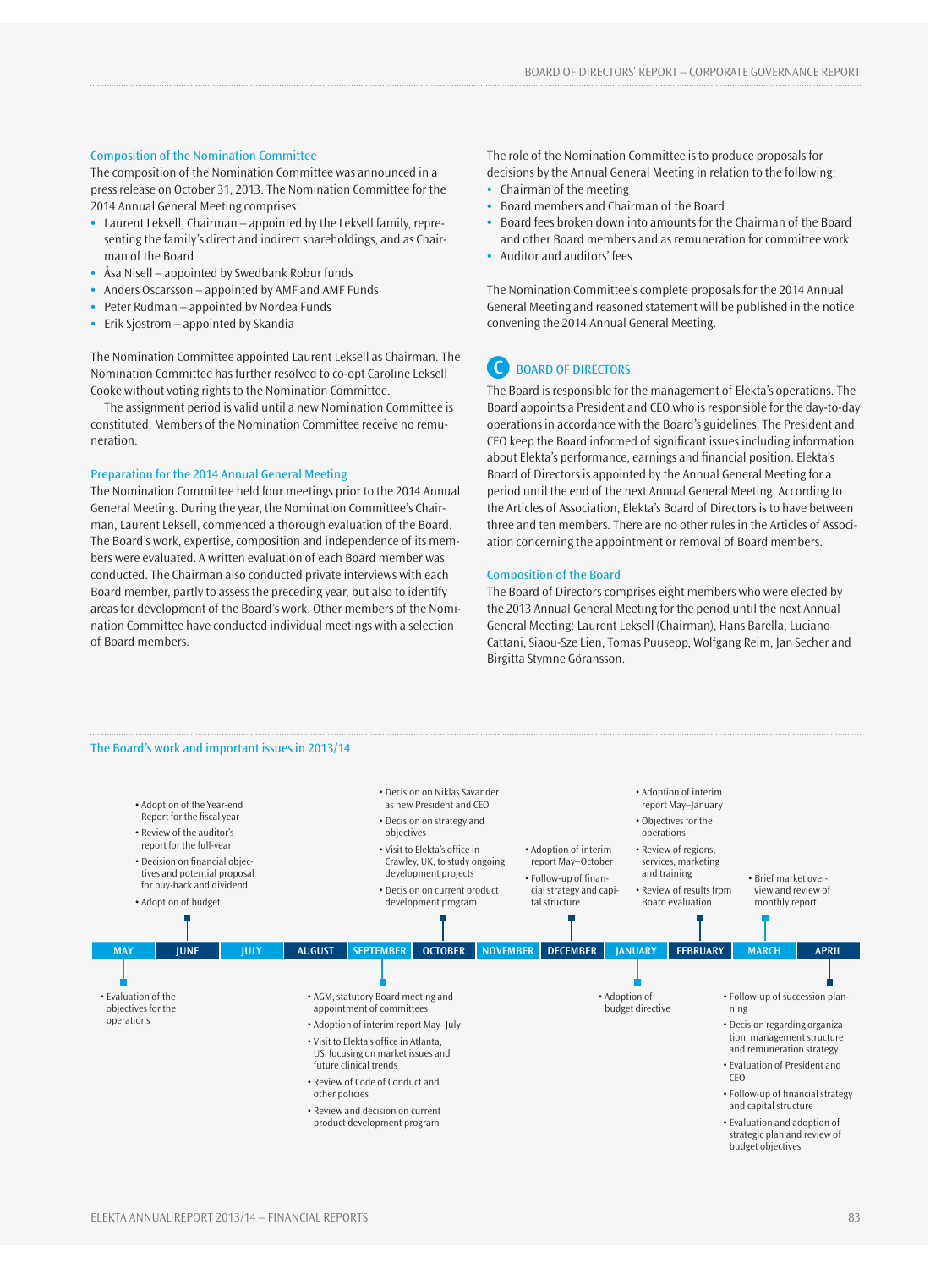# Board of Directors

| LAURENT LEKSELL <sup>1)</sup>                                                                                                                                                                                                                                                                                                               | <b>HANS BARELLA</b>                                                                                                                                                                                                                                                                                                                      | <b>LUCIANO CATTANI</b>                                                                                                                                                                                                                                                                                                    | <b>SIAOU-SZE LIEN</b>                                                                                                                                                                                                                                                |
|---------------------------------------------------------------------------------------------------------------------------------------------------------------------------------------------------------------------------------------------------------------------------------------------------------------------------------------------|------------------------------------------------------------------------------------------------------------------------------------------------------------------------------------------------------------------------------------------------------------------------------------------------------------------------------------------|---------------------------------------------------------------------------------------------------------------------------------------------------------------------------------------------------------------------------------------------------------------------------------------------------------------------------|----------------------------------------------------------------------------------------------------------------------------------------------------------------------------------------------------------------------------------------------------------------------|
| First elected: 1972<br>Board chairman<br>$\blacksquare$ Chairman of the Compensation &<br>Capability Committee<br>Attendance: 12/12 3/5<br>Total fees: ■ 1,000,000 ■ 70,000                                                                                                                                                                 | First elected: 2003<br>Member of the Board<br>$\blacksquare$ Chairman of the Audit Committee<br>Attendance: $12/12$ $4/4$<br>Total fees: ■425,000 ■175,000                                                                                                                                                                               | First elected: 2008<br>Member of the Board<br>$\blacksquare$ Chairman of the Compensation &<br>Capability Committee<br>Attendance: 12/12 5/5<br><b>Total fees:</b> $425,000$ 35,000                                                                                                                                       | First elected: 2011<br>Member of the Board<br>$\blacksquare$ Member of the Compensation &<br>Capability Committee<br>Attendance: 12/12 5/5<br>Total fees: ■425,000 ■ 35,000                                                                                          |
| Year of birth: 1952                                                                                                                                                                                                                                                                                                                         | Year of birth: 1943                                                                                                                                                                                                                                                                                                                      | Year of birth: 1945                                                                                                                                                                                                                                                                                                       | Year of birth: 1950                                                                                                                                                                                                                                                  |
| Education:<br>MBA and PhD from Stockholm School<br>of Economics                                                                                                                                                                                                                                                                             | <b>Education:</b><br>Master of Science in Electrical Engi-<br>neering/Business Administration<br>from the Technical University in<br>Eindhoven, the Netherlands                                                                                                                                                                          | <b>Education:</b><br>Master of Science in Economics from<br>the University of Rome                                                                                                                                                                                                                                        | <b>Education:</b><br>Bachelor of Science in Physics from<br>Nanyang University and an Master of<br>Science in Computer Science from<br>Imperial College in London                                                                                                    |
| Independence:<br>Not independent in relation to the<br>Company or the executive manage-<br>ment and, being the Company's larg-<br>est shareholder, not independent in<br>relation to major shareholders                                                                                                                                     | Independence:<br>Independent of the Company and the<br>executive management and indepen-<br>dent of the major shareholders                                                                                                                                                                                                               | Independence:<br>Independent of the Company and the<br>executive management and indepen-<br>dent of the major shareholders                                                                                                                                                                                                | Independence:<br>Independent of the Company and the<br>executive management and indepen-<br>dent of the major shareholders                                                                                                                                           |
| <b>Other Board assignments:</b><br>Board chairman: Stockholm City<br>Mission and Leksell Social Ventures<br>Board member: International<br>Chamber of Commerce (ICC)                                                                                                                                                                        | <b>Other Board assignments:</b><br>Board chairman: Sapiens GmbH and<br>Super Sonic Imagine SA                                                                                                                                                                                                                                            | <b>Other Board assignments:</b><br>Board member: Sorin SpA                                                                                                                                                                                                                                                                | <b>Other Board assignments:</b><br>Board member: Luvata Holding,<br>Nanyang Technological University<br>(NTU), NTU's Confucius Institute and<br>Japfa Ltd                                                                                                            |
| <b>Holdings in Elekta:</b><br>14,250,000 A-shares, 8,856,624<br>B-shares, 3,562,500 A-convertibles<br>and 2,500,681 B-convertibles                                                                                                                                                                                                          | <b>Holdings in Elekta:</b><br>2,000 B-shares                                                                                                                                                                                                                                                                                             | <b>Holdings in Elekta:</b><br>10,000 B-shares and<br>1,000 B-convertibles                                                                                                                                                                                                                                                 | <b>Holdings in Elekta:</b><br>1,000 B-shares                                                                                                                                                                                                                         |
| Principal work experience and<br>other information:<br>Founder of Elekta and Executive<br>Director, from 2005 to 2013. Former<br>President and CEO of Elekta during<br>the years from 1972 to 2005.<br>Among other things, Assistant Profes-<br>sor and Faculty member of Stockholm<br>School of Economics, IFL and Insead<br>Fontainebleau | Principal work experience and<br>other information:<br>President and CEO at Philips Medical<br>Systems and member of the Group<br>Management Committee of Royal<br>Philips from 1997 to 2002.<br>Former Board chairman of COCIR,<br>European Coordination Committee of<br>the Radiological, Electromedical and<br>Healthcare IT Industry | Principal work experience and<br>other information:<br>President for EMEA at Stryker Corpo-<br>ration from 2001 to 2004, Group Pres-<br>ident International at Stryker Corpo-<br>ration from 2005 to 2008 and Execu-<br>tive Vice President International Pub-<br>lic Affairs at Stryker Corporation from<br>2008 to 2010 | Principal work experience and<br>other information:<br>Senior Executive Coach at Mobley<br>Group Pacific Ltd after a 28-year<br>career at Hewlett-Packard. Until<br>2006, Senior Vice President, Hewlett-<br>Packard Services for the Asia-Pacific &<br>Japan region |

<sup>1)</sup> Appointed to the compensation committee in connection with the 2013 annual general meeting and has participated in three of three committee meetings thereafter.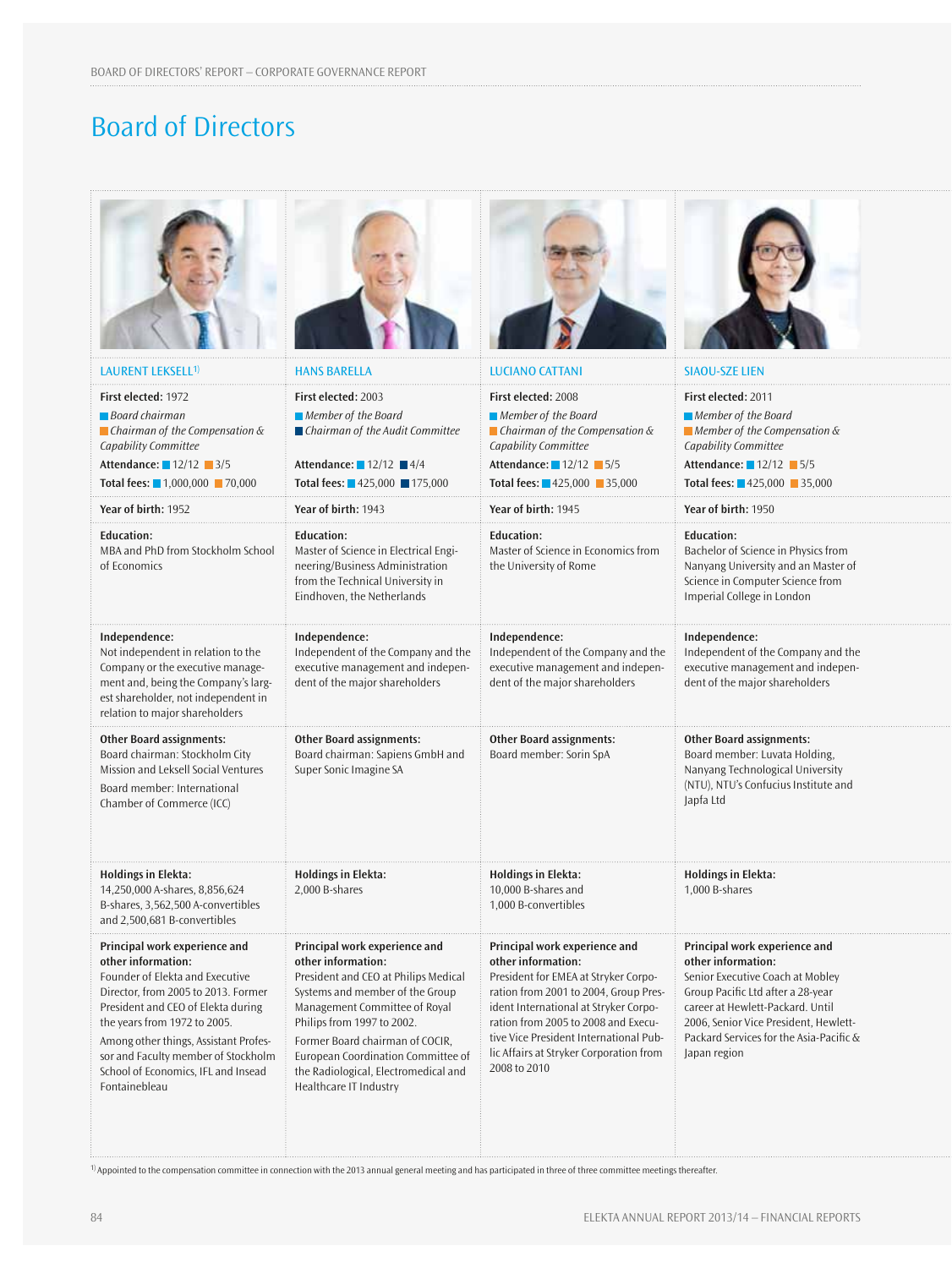





### **Independence:**

1995 to 1997





| <b>TOMAS PUUSEPP2)</b>                                                                                                                                                                                                                                                                                                                      | <b>WOLFGANG REIM</b>                                                                                                                                                                                                                                                                                                  | <b>JAN SECHER</b>                                                                                                                                                                                                                                                                                                                          | <b>BIRGITTA STYMNE GÖRANSSON</b>                                                                                                                                                                                                                                                                                                |
|---------------------------------------------------------------------------------------------------------------------------------------------------------------------------------------------------------------------------------------------------------------------------------------------------------------------------------------------|-----------------------------------------------------------------------------------------------------------------------------------------------------------------------------------------------------------------------------------------------------------------------------------------------------------------------|--------------------------------------------------------------------------------------------------------------------------------------------------------------------------------------------------------------------------------------------------------------------------------------------------------------------------------------------|---------------------------------------------------------------------------------------------------------------------------------------------------------------------------------------------------------------------------------------------------------------------------------------------------------------------------------|
| First elected: 2013<br>$\blacksquare$ Executive Director of the Board                                                                                                                                                                                                                                                                       | First elected: 2011<br>Member of the Board                                                                                                                                                                                                                                                                            | First elected: 2010<br>Member of the Board<br>$\blacksquare$ Member of the Audit Committee                                                                                                                                                                                                                                                 | First elected: 2005<br>Member of the Board<br>$\blacksquare$ Member of the Audit Committee                                                                                                                                                                                                                                      |
| Attendance: 9/12<br>Total fees: $\blacksquare$ -                                                                                                                                                                                                                                                                                            | Attendance: 12/12<br>Total fees: $425.000$                                                                                                                                                                                                                                                                            | Attendance: $12/12$ $4/4$<br>Total fees: 425,000 ₹70,000                                                                                                                                                                                                                                                                                   | Attendance: $11/12$ $4/4$<br>Total fees: ■425,000 ■70,000                                                                                                                                                                                                                                                                       |
| Year of birth: 1955                                                                                                                                                                                                                                                                                                                         | Year of birth: 1956                                                                                                                                                                                                                                                                                                   | Year of birth: 1957                                                                                                                                                                                                                                                                                                                        | Year of birth: 1957                                                                                                                                                                                                                                                                                                             |
| <b>Education:</b><br>Electrical Engineer, studies in Physics<br>at the Royal Institute of Technology<br>in Stockholm and at the University of<br>Stockholm and Management (IEP) at<br>IMD in Lausanne                                                                                                                                       | <b>Education:</b><br>Master in Natural Sciences and PhD<br>in Physics from the Federal Institute<br>of Technology ETH in Zürich                                                                                                                                                                                       | <b>Education:</b><br>Master of Science in Industrial Engi-<br>neering and Management from<br>Linköping University in Sweden                                                                                                                                                                                                                | <b>Education:</b><br>MBA from Harvard Business School<br>and Master of Science in Chemical<br>Engineering and Biotechnology from<br>the Royal Institute of Technology<br>in Stockholm                                                                                                                                           |
| Independence:<br>Not independent in relation to the<br>company and the management but is<br>independent in relation to the com-<br>pany's major shareholders                                                                                                                                                                                | Independence:<br>Independent of the Company and the<br>executive management and indepen-<br>dent of the major shareholders                                                                                                                                                                                            | Independence:<br>Independent of the Company and the<br>executive management and indepen-<br>dent of the major shareholders                                                                                                                                                                                                                 | Independence:<br>Independent of the Company and the<br>executive management and indepen-<br>dent of the major shareholders                                                                                                                                                                                                      |
| <b>Other Board assignments:</b><br>Board member: The Swedish-American<br>Chamber of Commerce in New York<br>and American Chamber of Commerce<br>in Stockholm                                                                                                                                                                                | <b>Other Board assignments:</b><br>Board chairman: Ondal Medical<br>Systems GmbH since November 2012<br>Board member: Carl Zeiss Meditec AG<br>until March 2014, GN Store Nord A/S,<br>Klingel GmbH from December 2012<br>and Medlumics S.L. from January<br>2013                                                     | <b>Other Board assignments:</b><br>Board chairman: Peak Management<br>AG                                                                                                                                                                                                                                                                   | <b>Other Board assignments:</b><br>Board chairman: Medivir AB,<br>Stiftelsen Stockholms Sjukhem and<br><b>Fryshuset Foundation</b><br>Board member: HL Display AB,<br>Rhenman & Partners Asset Manage-<br>ment AB and Stockholm Chamber<br>of Commerce and Sophiahemmet                                                         |
| <b>Holdings in Elekta:</b><br>600,000 B-shares and<br>150,000 B-convertibles                                                                                                                                                                                                                                                                | <b>Holdings in Elekta:</b>                                                                                                                                                                                                                                                                                            | <b>Holdings in Elekta:</b><br>8.800 B-shares and<br>2,340 B-convertibles                                                                                                                                                                                                                                                                   | <b>Holdings in Elekta:</b><br>6,100 B-shares and<br>1,900 B-convertibles                                                                                                                                                                                                                                                        |
| Principal work experience and<br>other information:<br>Various positions at the Research Insti-<br>tute for Nuclear Physics, Scanditronix<br>and Ericsson before being employed<br>by Elekta in 1988. Since then, he has<br>held various management positions<br>within the Company, including head<br>of Elekta's neurosurgery operations, | Principal work experience and<br>other information:<br>Independent consultant focusing on<br>the medical technology industry.<br>Until end of 2006 CEO of Dräger<br>Medical AG. He started to work for<br>Siemens in 1986 and was the CEO of<br>the Siemens Ultrasound Division<br>from 1997 to 2000 and President of | Principal work experience and<br>other information:<br>President and CEO of Perstorp AB from<br>September 2013. Previous President<br>and CEO of Ferrostaal AG from 2010 to<br>2012, operating partner of the US<br>private equity fund Apollo in London<br>from 2009 to 2010, CEO of Clariant AG<br>in Basel from 2006 to 2008 and CEO of | Principal work experience and<br>other information:<br>President and CEO of Memira Group<br>2010 to 2013. CEO of Semantix Group<br>2005 to 2009 and COO/CFO of Telefos<br>2001 to 2005. Before that several<br>management positions including CFO<br>at Åhléns AB, Corporate Controller at<br>KF, product manager at Gambro and |

senior management consultant at

McKinsey & Company

### **Principal work experience and other information:**

Various positions at the Research Institute for Nuclear Physics, Scanditronix and Ericsson before being employed by Elekta in 1988. Since then, he has held various management positions within the Company, including head of Elekta's neurosurgery operations, President of Elekta's subsidiary in North America, global head of Elekta's sales, marketing and service operations and President and CEO of Elekta during fiscal years 2005/06 to 2013/14

**Principal work experience and**  Independent consultant focusing on the medical technology industry. Until end of 2006 CEO of Dräger Medical AG. He started to work for Siemens in 1986 and was the CEO of the Siemens Ultrasound Division from 1997 to 2000 and President of the Special Products Division from **Principal work experience other information:** President and CEO of Persto September 2013. Previous P and CEO of Ferrostaal AG fro 2012, operating partner of t private equity fund Apollo in from 2009 to 2010, CEO of C in Basel from 2006 to 2008 and CEO of SICPA in Lausanne from 2003 to 2005. Before he held various leading positions in the ABB Group during

the years from 1982 to 2002

### <sup>2)</sup> Appointed to the board in connection with the 2013 annual general meeting and has participated in nine of nine board meetings thereafter.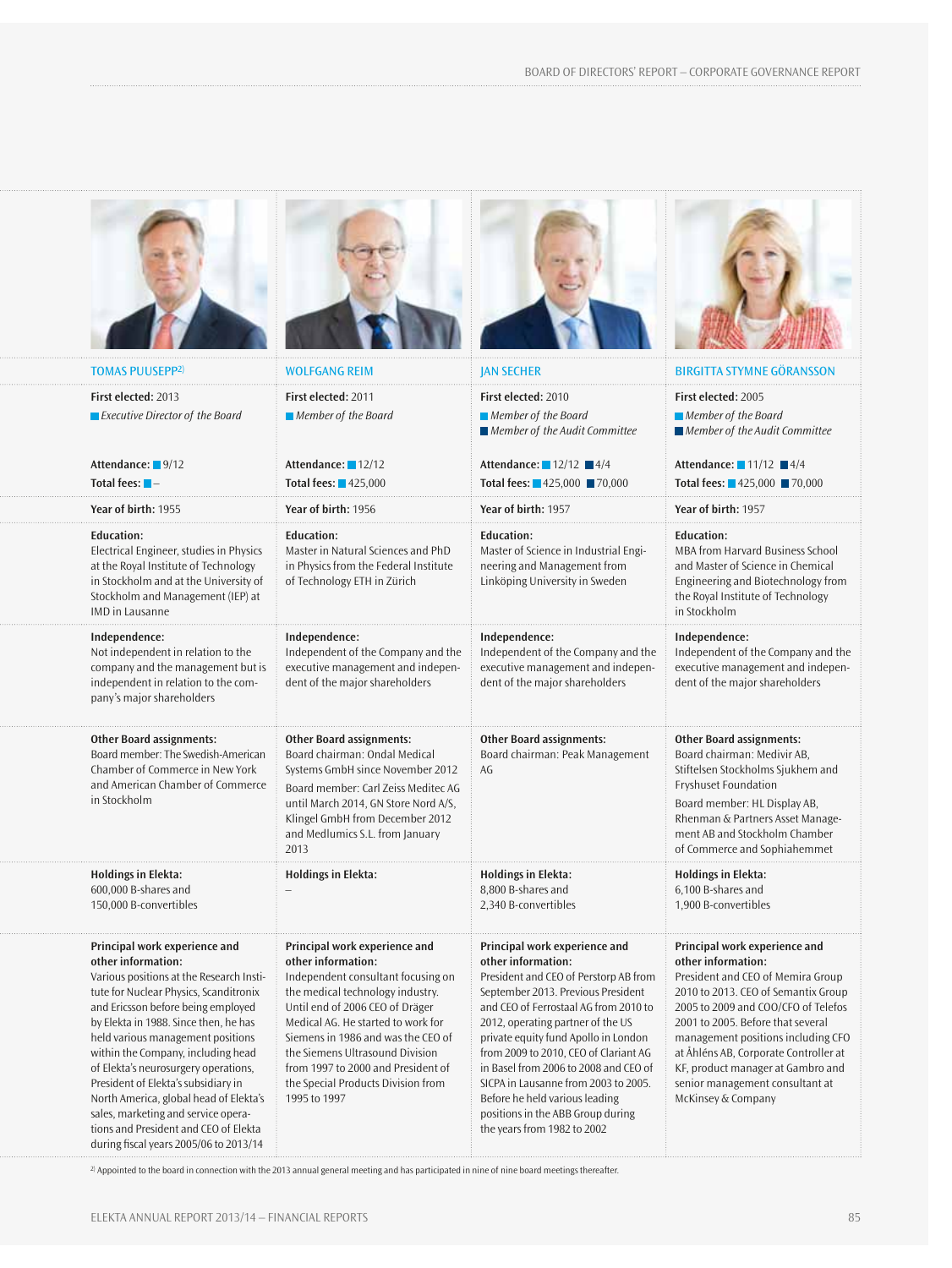Laurent Leksell was elected new Chairman at the 2013 Annual General Meeting since Akbar Seddigh, the previous Chairman, declined reelection. Elekta's previous President and CEO, Tomas Puusepp, who became an Executive Director on May 1, 2014, was also newly elected.

There are no employee representatives on the Board.

#### Independence of the Board

The composition of the Board meets applicable independence requirements as six of the eight Board members have been deemed independent in relation to the Company, the management and major shareholders. These six members are Hans Barella, Luciano Cattani, Siaou-Sze Lien, Wolfgang Reim, Jan Secher and Birgitta Stymne Göransson.

### Delegation of responsibility

The Board's work is regulated by the Swedish Companies Act, the Articles of Association, the Code and the Rules of Procedure for the Board. The Rules of Procedure establish that the Board is to:

- **•** Hold at least seven ordinary meetings per year
- **•** Determine finance and currency policies
- **•** Approve budgets and long-term plans, including investment budgets
- **•** Approve investments and similar amounts of more than SEK 5 M if these fall outside approved investment budgets
- **•** Decide on acquisitions of real property, shares or other companies
- **•** Decide on the establishment and capitalization of subsidiaries
- **•** Determine the conditions of employment for the CEO
- **•** Adopt annual and interim reports

Within the Board of Directors, there is no special distribution of responsibilities among Board members in addition to the duties that the Board has delegated to the Executive Compensation & Capability Committee and the Audit Committee.

### The Board's work

During the 2013/14 fiscal year, the Board held a total of 12 minuted meetings. Attendance at Board meetings is shown in the table on pages 84–85. These meetings are normally held at the Group's head office in Stockholm, but on a few occasions per year, the Board visits some of Elekta's offices and facilities around the world. Representatives from the Executive Management and other senior personnel regularly attended Board meetings to report on matters within their respective areas.

For ordinary Board meetings, an agenda with decision support is always sent out in advance and the following matters are normally addressed at each meeting:

- **•** Report on the Company's operations, including financial management
- **•** Report on extraordinary measures or events
- **•** The development of large, ongoing projects and expected business events
- **•** Report on existing or potential disputes
- **•** Market evaluations outcomes, trends and potential for new establishments

### **D** EXECUTIVE COMPENSATION & CAPABILITY COMMITTEE **Composition**

The Executive Compensation & Capability Committee (ECCC) consists of three members appointed by the Board for a term of one year in connection with the Annual General Meeting 2013: Laurent Leksell (Chairman of the Committee), Luciano Cattani and Siaou-Sze Lien.

The President and CEO also attended the Committee's meetings and the Group VP Human Resources service as secretary.

### **Objectives**

The objective of the ECCC is to ensure a fair and reasonable structure and scope of compensation and remuneration for managers at Elekta. Remuneration is to contribute to generating maximum value for shareholders and customers without diminishing the Group's competitiveness. This applies to senior executives in Executive Management and other compensation systems for Elekta managers.

#### Work during the year

During the fiscal year, the ECCC held five minuted meetings. Attendance at committee meetings is shown in the table on pages 84–85. The most important matters discussed at the meetings were:

- **•** Evaluation of Elekta's Performance Share Plan and preparations for a potential, new, long-term incentive plan for 2014
- **•** Succession planning and reviews of management succession plans for senior management levels and other Group-critical positions
- **•** Recruitment of the new President and CEO and recommendations of remuneration for the President and CEO
- **•** Evaluation of the Company's compliance with the Code regarding remuneration to senior executives
- **•** Follow-up of compliance with the principles for remuneration to senior executives and production of recommendations to the Board for the next Annual General Meeting

# **E** AUDIT COMMITTEE

### **Composition**

The Audit Committee consisted of three members appointed by the Board for a term of one year in connection with the Annual General Meeting 2013: Hans Barella (Chairman of the Committee), Jan Secher and Birgitta Stymne Göransson. Attendance at committee meetings is shown in the table on pages 84–85.

The President and CEO and the CFO also attended the Committee's meetings.

### **Objectives**

The objective of the Audit Committee is to ensure that the Group's financial reporting and management of financial risks are handled in accordance with laws, regulations and established financial principles. The Committee works in accordance with guidelines adopted by the Board. The Committee keeps the Board regularly informed and refers matters to the Board for decision as necessary.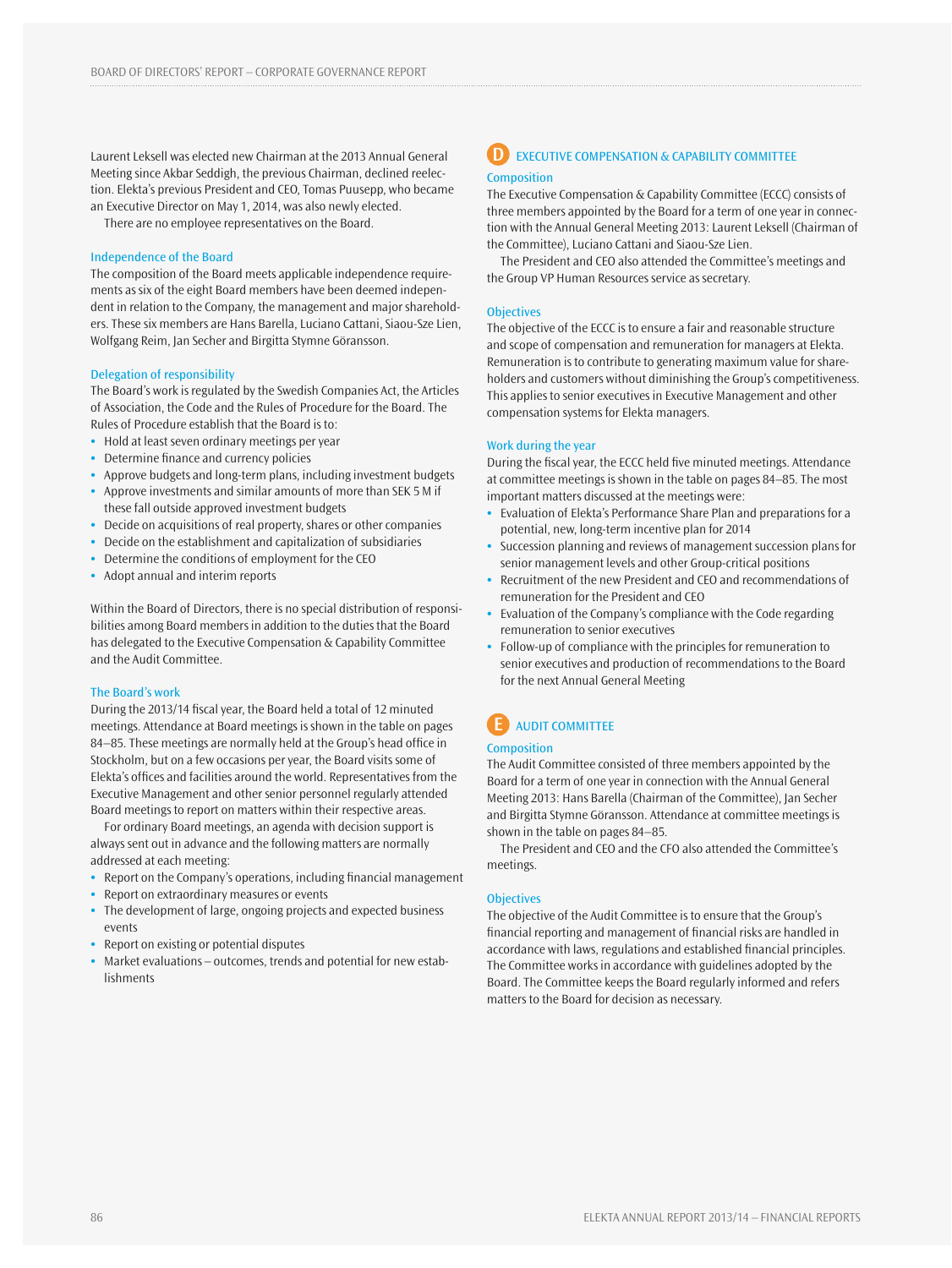### Work during the year

During the fiscal year, the Audit Committee held 4 minuted meetings. The most important matters discussed at the meetings were:

- **•** Performance of the Company's internal control
- **•** Preparation of internal audit and compliance functions to work with internal control and regulatory compliance in the Group
- **•** Examination and evaluation of the external auditors and their work
- **•** Examination of the quality of Elekta's financial reporting and control of each interim report
- **•** Follow-up of financial key figures
- **•** Planning of audit work for the year
- **•** Analysis of Elekta's financial risks and examination of the Group's risk management

## **F** PRESIDENT AND CEO

The Board appoints Elekta's President and CEO, who is responsible for the ongoing operational management of the Company in accordance with the Board's guidelines and instructions, and external regulations. The President and CEO also represents the Group in various contexts, leads the work of Executive Management and makes decisions in consultation with the members of Executive Management.

Tomas Puusepp served as President and CEO of Elekta from May 1, 2005 until April 30, 2014. He was also elected a member of the Elekta's Board of Directors at the 2013 Annual General Meeting. During the fiscal year, Tomas Puusepp did not have any significant assignments outside Elekta and had no shareholdings or ownership interests in companies with significant business relations with Elekta. More information about Tomas Puusepp is provided in the presentation of the Board of Directors on page 85. The remuneration paid to the President and CEO is described in Note 5.

### Appointment of a new President and CEO

A new President and CEO was recruited during the fiscal year and Elekta announced in October 2013 that Niklas Savander had been appointed the new President and CEO. He joined Elekta on January 1, 2014 in order to prepare for his new role and he took office as President and CEO on May 1, 2014.

Niklas Savander was born in 1962 and holds a Master of Science in International Marketing and National Economics from Helsinki Swedish School of Economics, and a Master of Science in Mechanical Engineering and Production Planning from Helsinki University of Technology, Finland.

# **G** EXECUTIVE MANAGEMENT

### **Composition**

During the fiscal year, Elekta's Executive Management consisted of the President and CEO, the Chief Financial Officer, the Chief Operating Officer, the Executive Vice Presidents of the four product areas and the three regions. On May 1, 2014, the Group also established a new function, Corporate Strategy, which is also part of Executive Management. Åsa Hedin moved from her role as EVP Elekta Neuroscience to head this new function. Maurits Wolleswinkel was appointed EVP Elekta Neuroscience and will assume his position on August 1, 2014. The composition of Executive Management reflects Elekta's matrix organization with geographical regions and product areas.

A presentation of the Executive Management is provided on page 88. Remuneration paid to the Executive Management is described in Note 5.

### **Responsibilities**

The President and CEO is responsible for and leads the work and meetings of Executive Management. Executive Management makes joint decisions following consultation with various parts of the Group. The Executive Vice Presidents of the regions and product areas have the same responsibilities and decision-making authorities at the meetings.



1) Niklas Savander succeeded Tomas Puusepp on May 1, 2014. Åsa Hedin became the head of Corporate Strategy on May 1, 2014 and Maurits Wolleswinkel assumed his position from August 1, 2014.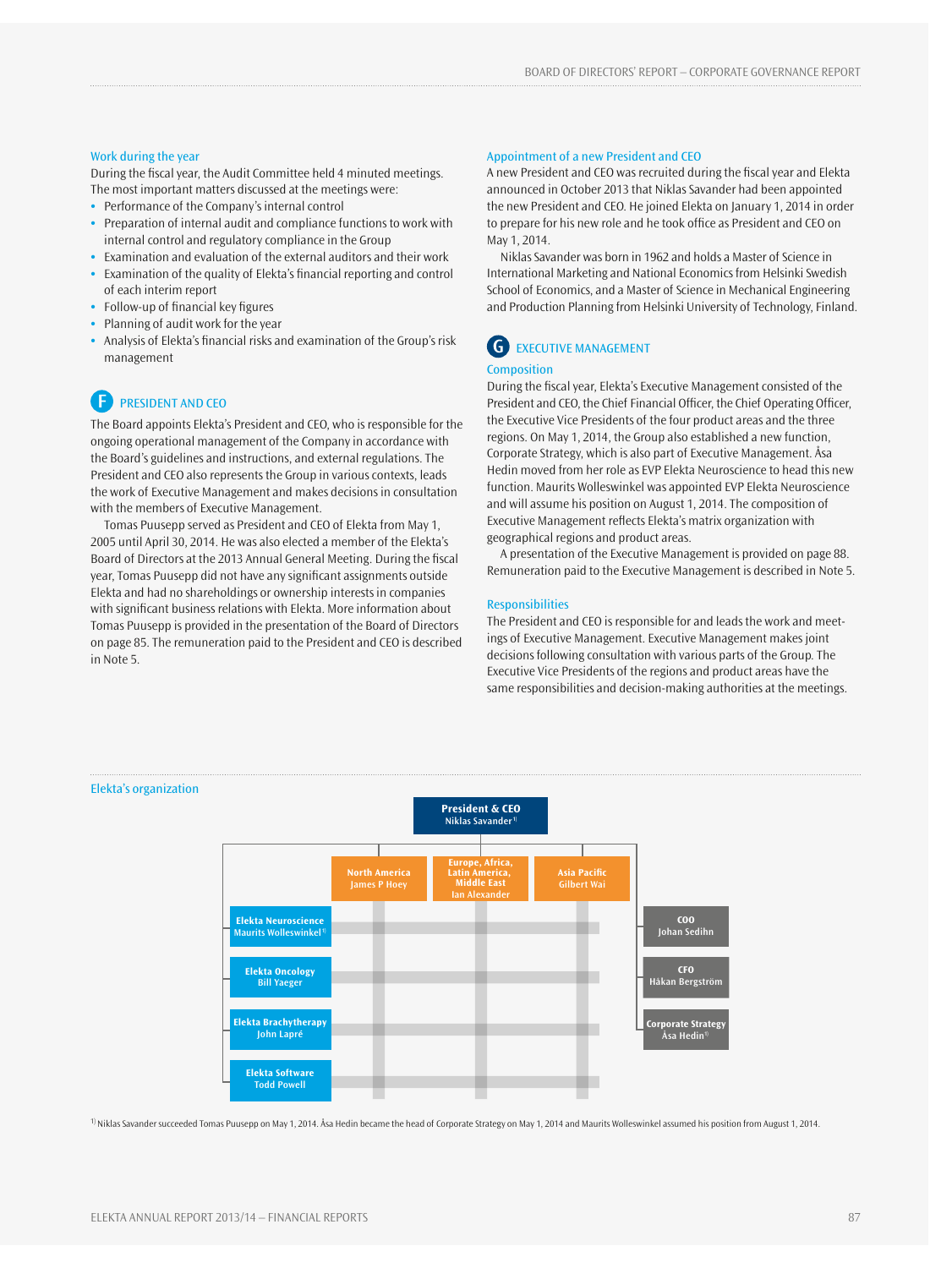# Executive Management



Niklas Savander **Year of birth:** 1962 **Role:** President and CEO **Employed since:** 2014 **Holdings:** –

**Education:** MSc in International Marketing and National Economics from Helsinki Swedish School of Economics, and MSc in Mechanical Engineering and Production Planning from Helsinki University of Technology



IAN ALEXANDER **Year of birth:** 1958 **Role:** EVP Region Europe, Africa, Latin America, Middle East **Employed since:** 2008–2011 and since 2012 **Holdings:** 1,332 B-shares



HÅKAN BERGSTRÖM **Year of birth:** 1956 **Role:** CFO **Employed since:** 2001 **Holdings:** 140,052 B-shares and 35,013 B-convertibles **Education:** Bachelor Degree in Economics from Umeå University



ÅSA HEDIN **Year of birth:** 1962 **Role:** EVP Corporate Strategy **Employed since:** 1994–2000 and since 2007 **Holdings:** 6,970 B-shares and 6,540 B-convertibles **Education:** MSc in Biophysics from University of Minnesota



JAMES P HOEY **Year of birth:** 1958 **Role:** EVP Region North America

**Employed since:** 2005 (founded IMPAC 1990)

**Holdings:** 14,000 B-shares **Education:** Bachelor Degree in Biomedical Engineering from Yale University, and MBA from Santa Clara University



JOHN LAPRÉ **Year of birth:** 1964 **Role:** EVP Elekta Brachytherapy **Employed since:** 2011 (Nucletron 2009) **Holdings:** 2,500 B-shares

**Education:** MSc in Human Nutrition and Physiology, and PhD in Toxicology from Wageningen University



TODD POWELL **Year of birth:** 1965 **Role:** EVP Elekta Software **Employed since:** 2005 (IMPAC 1992) **Holdings:** –

**Education:** BSc Hons in High Energy Physics, Mathematics from California State University. Emphasis in Finance, Mergers and Acquisitions, and Strategies for Stable Innovation from Stanford Graduate School of Business



JOHAN SEDIHN **Year of birth:** 1965 **Role:** COO

**Employed since:** 1993 **Holdings:** 79,462 B-shares and 20,203 B-convertibles

**Education:** MSc in Industrial Engineering and Management from Linköping University



GILBERT WAI **Year of birth:** 1953 **Role:** EVP Region Asia Pacific **Employed since:** 1998 **Holdings:** 250,000 B-shares **Education:** MBA from Chinese University of Hong Kong



Maurits Wolleswinkel **Year of birth:** 1971 **Role:** EVP Elekta Neuroscience **Employed since:** 2011 **Holdings:** –

**Education:** MSc in Mechanical Engineering from Delft University of Technology, and MSc in General Management from Nyenrode University



Bill Yaeger **Year of birth:** 1961 **role:** EVP Elekta Oncology **Employed since:** 2000–2008 and since 2011 **Holdings:** 4,200 B-shares

**Education:** BSc in Electrical Engineering from University of Connecticut, MSc in Computer Engineering, and MBA from Syracuse University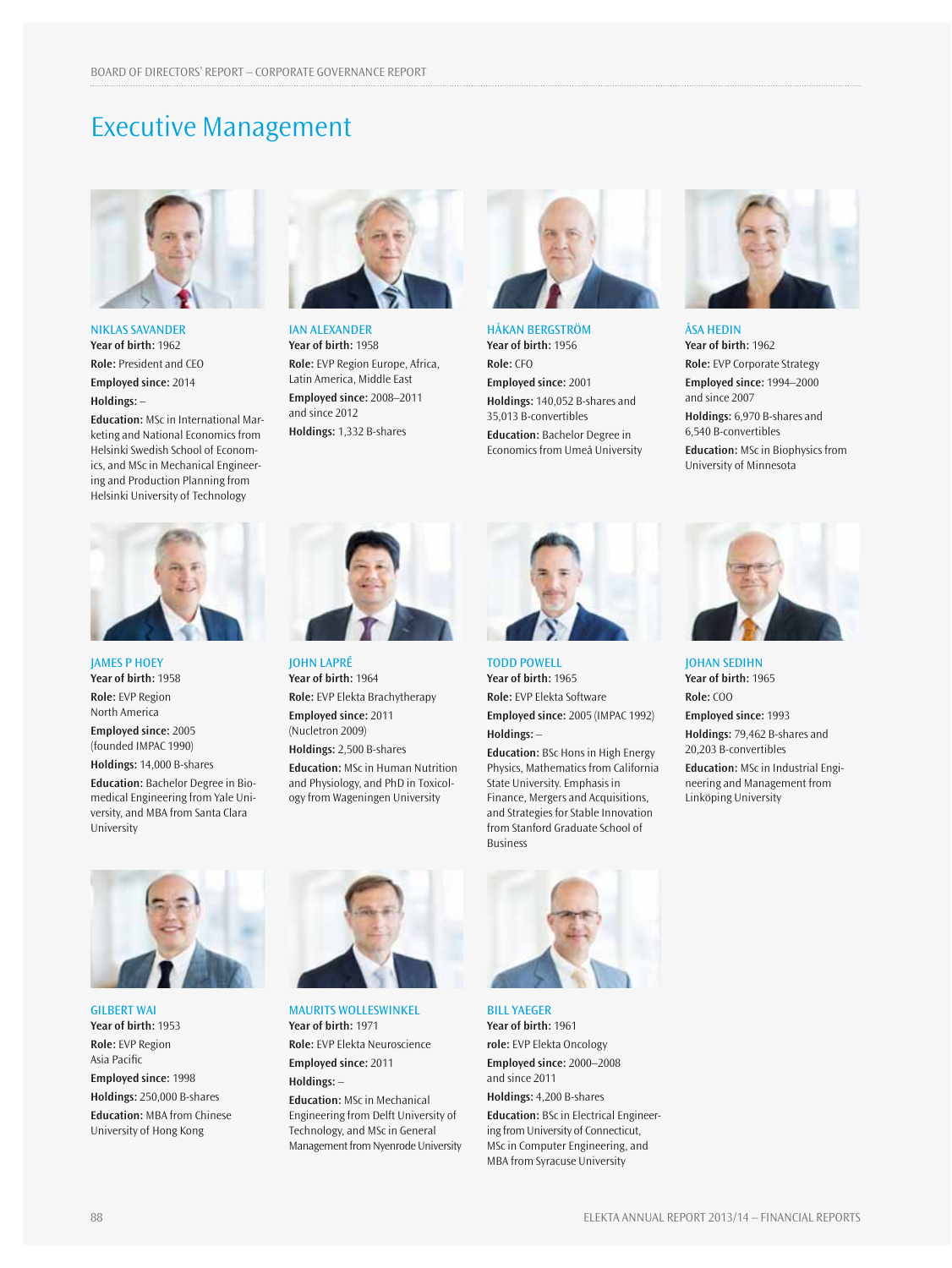### Work during the year

Executive Management meetings are held one or two days each month, and are often held in conjunction with visits to the Group's various offices and facilities. Elekta's General Counsel participates at the meetings as secretary.

During the 2013/14 fiscal year, a total of 16 minuted meetings were held. Topics discussed at these meetings include such strategic and operational issues as product development, acquisitions/divestments, business plans, investments, market development, organization and monthly and quarterly follow-ups.

# **H** AUDITOR

The 2013 Annual General Meeting elected PwC as audit firm until the 2014 Annual General Meeting, with Johan Engstam as Auditor in Charge. PwC has been the auditor of Elekta since the 2012 Annual General Meeting.

#### Auditor in Charge

Johan Engstam was born in 1966 and is an Authorized Public Accountant. During the year, he was also the Auditor in Charge of Transmode AB. He has no assignments in any other company that affect his independence as the auditor of Elekta.

### Work during the year

During the year, PwC examined the Company's Annual Report and accounts, the administration of the Board and President and CEO, and the consolidated financial statements, which are part of PwC's standard assignment as auditor.

In addition, Elekta engaged PwC for certain audit-related assignments. PwC has been engaged as tax adviser for several years, but Elekta is in the process of phasing out this partnership to minimize the risk of a situation whereby the auditor's independence could be called into question. Only a few minor tax advisory projects were performed during the 2013/14 fiscal year. PwC was also engaged during the fiscal year as a consultant in a time-limited internal control project.

The auditors' fees during the period are reported in Note 8.

### **I** INTERNAL AUDIT

During the 2013/14 fiscal year, Elekta decided to introduce an internal audit function tasked with evaluating and examining the Group's corporate governance, risk management and internal control. The function will be implemented during the 2014/15 fiscal year.

# **J** COMPLIANCE

During the 2013/14 fiscal year, Elekta decided to introduce a compliance function tasked with evaluating, training and providing advice on Elekta's regulatory compliance and assuming responsibility for ensuring that Elekta has an effective whistle-blower function. The function will be implemented during the 2014/15 fiscal year.

### RISK MANAGEMENT, INTERNAL GOVERNANCE AND INTERNAL CONTROL Overall aims and responsibilities

Risk management, internal governance and internal control are key components of Elekta's strategy and management processes. Elekta's Board of Directors assumes the overall responsibility for establishing an efficient risk management, internal governance and internal control system. The responsibility for maintaining the system is delegated to the President and CEO, who is assisted by Executive Management and specifically established committees, functions and employees.

The overall aim of risk management, internal governance and internal control is to ensure:

- **•** Efficient and productive operations that achieve the Group's long-term and short-term targets
- **•** Reliable financial accounting and reporting that are prepared in accordance with applicable laws, accounting norms and other requirements for listed companies
- **•** Compliance with laws, rules, guidelines and norms, both external and internal

A condition for achieving this is that an efficient internal control environment, reliable risk assessments and established control activities are in place, and that monitoring, information and communication function correctly.

A project was carried out during the year with the aim of further developing and improving the Group's work on corporate governance, risk management and internal control. The project focused on the detailed governance and follow-up of a number of selected global processes.

### External and internal laws, rules and guidelines

*External:*

- **•** Swedish Companies Act
- **•** OMX Nordic's Rule Book for Issuers
- **•** Swedish Corporate Governance Code
- **•** Requirements and standards from supervisory authorities in the field of medical technology

#### *Internal:*

- **•** Articles of Association
- **•** Rules of procedure for the Board
- **•** Code of Conduct
- **•** Vision and values
- **•** Objectives and strategies
- **•** The Group's business management system with policies, procedures, processes and work instructions
- **•** Directive for the President and CEO
- **•** Job descriptions

### Framework

Elekta bases its work on risk management and internal governance and control on the principles and definitions established by the Committee of Sponsoring Organizations of the Treadway Commission (COSO) in the Internal Control Integrated Framework.

This work is based on five components: internal governance and control environment, risk assessment, control activities, monitoring and information and communication.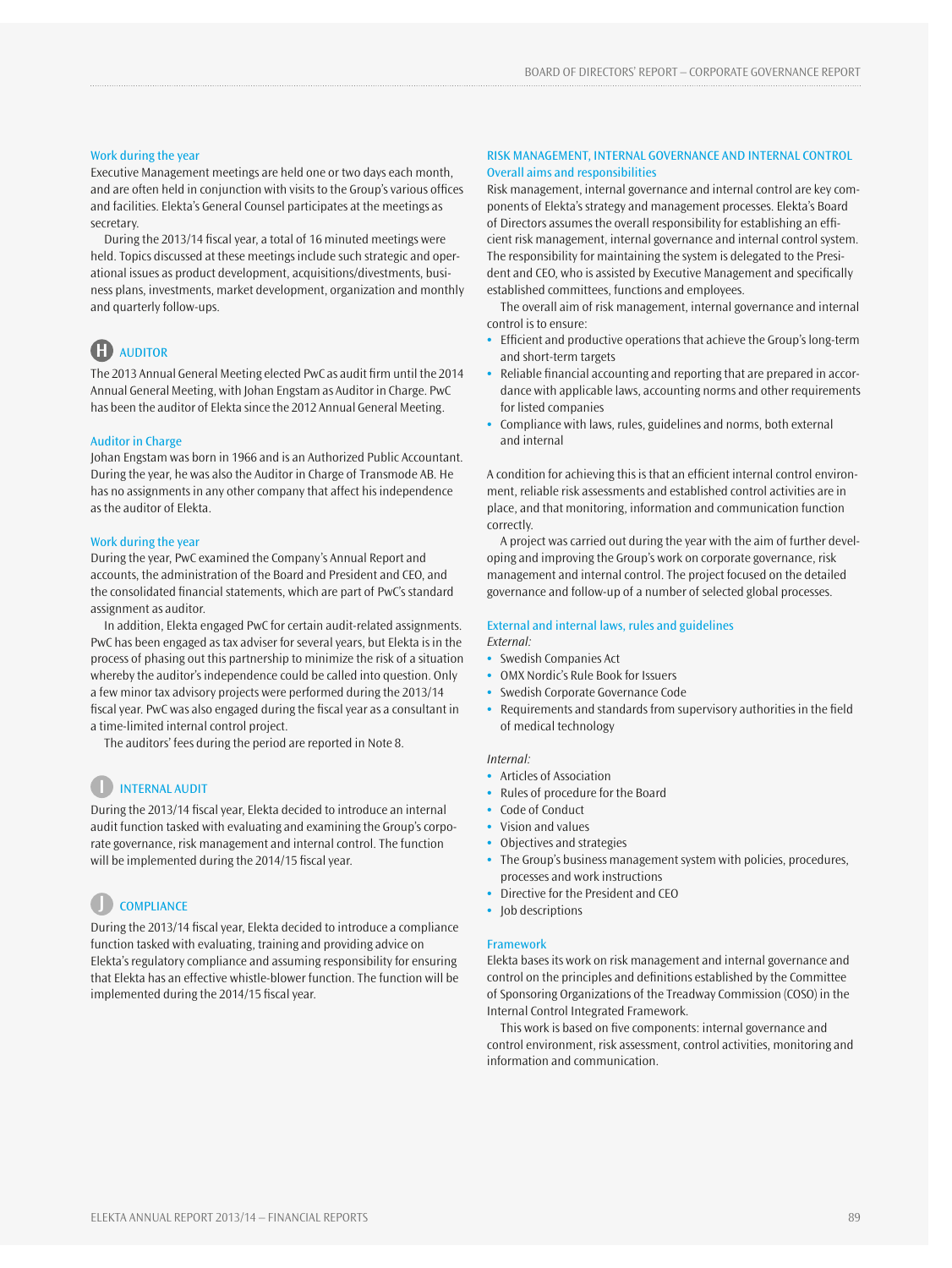### Elekta's process for risk management, internal governance and internal control



### Internal governance and control environment

Elekta's internal environment for governance and control is based on the Group's vision, mission and business concept and is characterized by organizational structure, a division of responsibilities, culture, values, norms and working methods. To govern and control the operations, minimize risks and ensure that the Group complies with applicable laws, requirements and standards, Elekta has established a Business Management System that includes documented policies, procedures, processes and work instructions that are communicated to all relevant employees in the organization. The most important elements of this system are:

- **•** Elekta's Mission, Vision and Values
- **•** Elekta's Code of Conduct serves as an overall policy to ensure that all employees act responsibly regarding business ethics and behavior in the areas of social, environmental and economic responsibility
- **•** Policies, procedures and instructions on, for example, quality, environment, purchasing, sales, IT, information and financial reporting
- **•** Elekta's Financial Guide, which includes instructions on authorization rights, accounting policies and reporting instructions
- **•** Processes, for example, the strategy and management processes, the main business processes (Time to Market, Time to Customer and Installed Base Management), as well as supporting processes such as purchasing, logistics, customer feedback and human resources
- **•** The organizational structure with defined responsibilities and authorities is documented in job descriptions on all levels in the Group
- **•** Rules of procedure for the Board of Directors, the Audit Committee, the Executive Compensation & Capability Committee, the President and CEO as well as instructions regarding financial reporting for the Board of Directors

### Objectives setting

As part of Elekta's strategy and management processes, the Company establishes both long-term and short-term objectives. Long-term strategies and business plans are produced and revised every year. More short-term business plans and budgets are produced every year. These are adjusted based on estimated risks and changes in the external environment.

### Risk assessment and risk management

Elekta's risk work focuses on assessing and managing strategic risks, operating risks, legal and regulatory risks, market and external risks and financial risks.

A risk assessment is performed once a year in connection with the strategy process in order to identify the risks related to the achievement of established objectives, compliance with laws and regulations, and the financial reporting. The risks are documented in the Group's risk map. The risk map is also updated on other occasions during the year, as necessary. Risk assessments are performed by Elekta evaluating the risk level from two different perspectives: the degree of impact the risk would have if it occur, and the probability of the risk occurring. Appropriate measures are subsequently defined for managing the risks and a risk owner is appointed to assume responsibility for risk management.

Elekta has policies and procedures to ensure that the risk responses are effectively carried out. Examples of measures that may need to be implemented to manage risk are:

- **•** Changing the business model to avoid risks
- **•** Accepting actual risk levels and secure monitoring of changes
- **•** Improving business processes to reduce risks
- **•** Sharing risks between units
- **•** Transferring risks to external parties as appropriate

Read more about Elekta's risks and risk management on pages 76–77 and 107–110.

### Control activities

Control activities are integrated in Elekta's processes, procedures and routines, and are designed to prevent, detect and correct errors and deviations in the operations and to reduce risks of objectives not being achieved or non-compliance with laws and rules. Control activities comprise a range of manual activities, such as approval of business transactions, authorizations, verifications, reconciliations, analyses and reviews carried out at several different levels in the Group, as well as automated controls built into Elekta's IT system. Checks are also performed to ensure that the IT systems are reliable.

The aim of Elekta's control activities pertaining to accounting and the financial reporting is to ensure the Group's compliance with laws, applicable accounting norms and other requirements for listed companies. The activities are integrated in such processes as the closing of the accounts, revenue recognition, booking orders, inventory management and payroll management, and also include analyses and follow-ups of outcomes and results.

### **Monitoring**

The monitoring of risk management and internal control processes to ensure that the efficiency of and compliance with the processes is conducted at several different levels in the Group. Monitoring includes the following activities:

- **•** Reviewing monthly business and financial reports
- **•** Quarterly business reviews, including overall Company risks
- **•** Monthly reviews of order bookings
- **•** Follow-up of internal quality audit reports related to, for example, product quality, product development and manufacturing
- **•** Audits and reports from external auditors
- **•** Quarterly summaries of the status of prioritized risks and reporting such summaries to the Audit Committee and Board of Directors